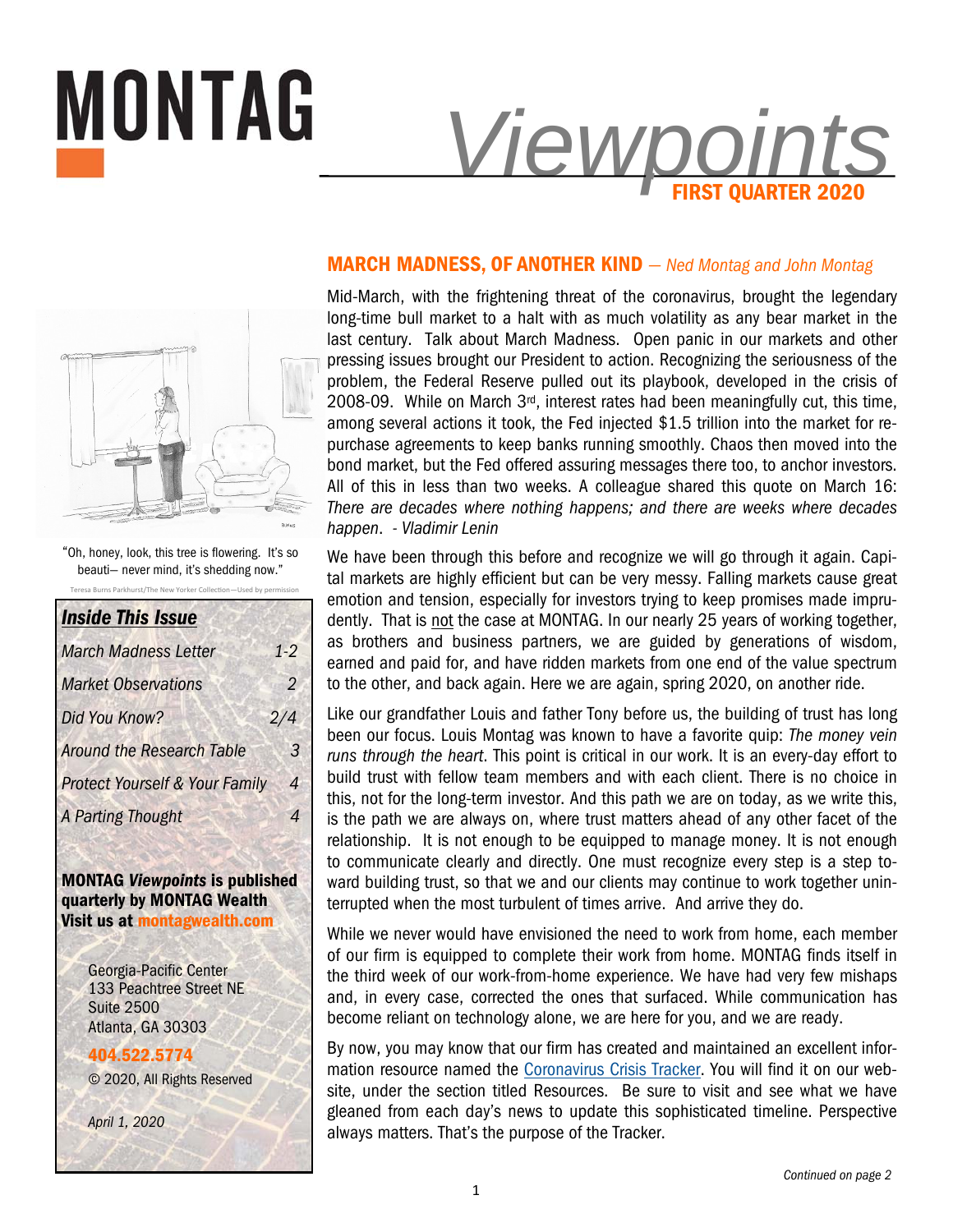In conclusion, we remind you that that the U.S. financial system is the strongest in the world. It is well capitalized and better prepared for problems like this than ever before. While no one knows how this virus evolves or when turbulent markets may settle down, we rely on history to give us confidence. America has survived national crises of all types in her gloried history. We will overcome this one with the same courage and confidence as ever. And as our nation addresses this pandemic and other serious concerns, please know that our investment markets will rebound over the intermediate and long-term, just as they have following many other crises and economically turbulent periods in our great nation's history.

Finally, please don't hesitate to contact either of us directly or your Portfolio Manager at any time. Our direct lines are listed below. Thanks for your trust and for your patronage.

Ned Montag / John Montag 678.539.8217 678.539.8216

#### **MARKET OBSERVATIONS** *— Steve Whittington, CFA*

fear returning in force, forcing markets down blow of this virus and provide significant tailseveral days, for the quarter (and the year), the S&P 500 index was down 20.0%, the Dow Jones Industrial Average was down 23.2%, and the NASDAQ was down 14.8%, respectively.

The resulting volatility has not only whipsawed stocks, but the bond markets as well. When So while this section of there is fear in the stock market, cash flows the letter is backward into the bond market, and that creates a ro-looking in nature, we bust demand but it drives yields down. Be-encourage you to read cause a bond coupon, divided by a bond price our Around the Re-(with the bond price increasing because of search Table section to demand), means yields decrease. And with the see what our forward Federal Reserve Bank coming out with two looking sentiment is. quickly announced rate cuts, in short, the bond market, meaning treasuries, municipal bonds and corporate bonds, face headwinds.

The subsequent deterioration of the markets have put us into and out of a bear market for the first time in twelve years (we are straddling that demarcation now), and at the writing of this letter, markets have suffered several of the worst single-day and week-long downdrafts

There's really no way to mince words about since the financial crisis of 2008. There is not what happened in the first quarter of 2020. a lot of good news for what happened this After drifting marginally sideways for the first quarter, but we do feel that this is not the end month, the news about the coronavirus, or of our entire financial system or way of life. COVID-19 first became more prevalent, then Yes, Americans have a new normal to grapple more dire. With the touchdown in the United with, but supply chains have not been broken States and the reality that there will be a "new through this; people can still get supplies. The normal" for citizens in the immediate future, federal government has produced an historic our long running bull market finally ended with fiscal stimulus that will blunt the economic sharply. Even with a month end mini-rally for winds once we move beyond the most acute phases of this crisis. And finally as my colleague Chris Guinther likes to point out, we invest in the best, largest, most well run and most well capitalized companies in the world. Again, as Chris says "size and scale wins."



*Steve Whiƫngton, CFA is Business Development Director* 

The information provided is for illustration purposes only. It is not, and should not be regarded as "investment advice" or as a "recommendation" regarding a course of action to be taken.

*We wish you, your family, your colleagues and friends the best of health and welfare* 

## **DID YOU KNOW?**

*"Nature's first green is gold, Her hardest hue to hold.* 

*Her early leaf's a flower; but only so an hour."* 

*These are the opening lines of a poem by what American poet?* 

- *A. Maya Angelou*
- *B. Robert Frost*
- *C. Emily Dickinson*
- *D. Walt Whitman*

*(Answer on Page 4)* 

*These are the best companies in the world… Size and scale wins.* 

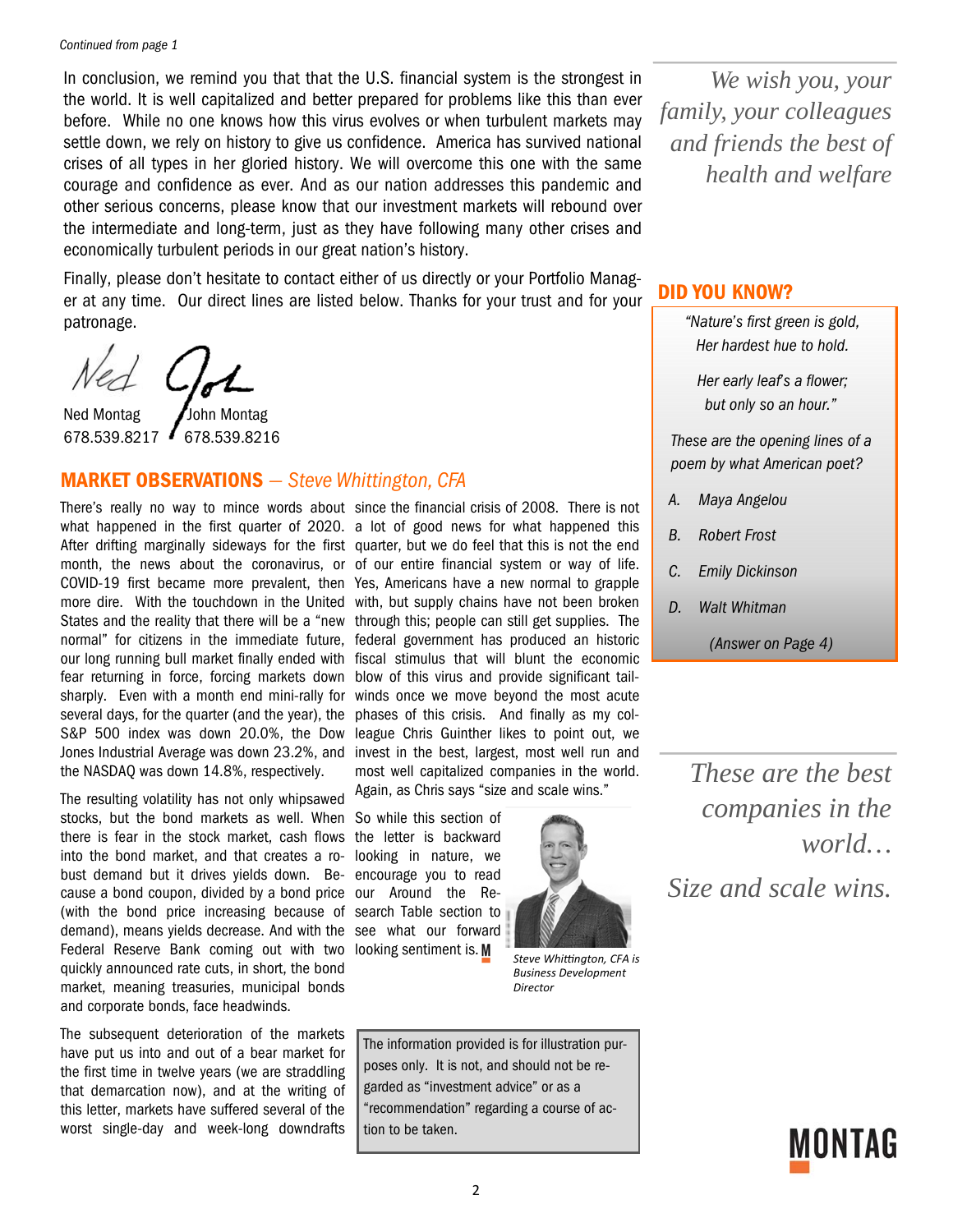# **AROUND THE RESEARCH TABLE**



- $\Rightarrow$  We are buying a "BUSINESS" and a solid business should grow and give good long-term returns.
- $\Rightarrow$  Size and Scale Win! Quality of the companies we own or want to own, should win again and take market share.
- $\Rightarrow$  Focusing on rotating from assets considered safe to buying quality companies that can outgrow the companies we may currently own. The smart companies will strengthen themselves and their balance sheets.
- $\Rightarrow$  Portfolios are balanced for a reason, as markets have crises and corrections within most 10 year periods.
- $\Rightarrow$  Fed shot a bazooka of stimulative actions, which will impact and stick around and have positive effects after the crisis has mitigated.
- $\Rightarrow$  Continue to utilize indictors to help shift asset classes in phases and not try to time the market bottom. Do not move too far off allocation but prepare for buying opportunities.
- $\Rightarrow$  Continue to differentiate ourselves, actually owning individual companies vs. the index funds. Markets like this are why we own individual companies.
- $\Rightarrow$  Since we buy individual bonds, the pricing on the statements will change, but the bonds will pay in full when they mature and so are not a personal loss. ETF's and Funds are a different story.

#### **Lifecycle of Previous Economic Crises:**

- 1) "Black Swan" event occurs an event not expected and never seen before dramatic and rapid equity price declines with credit spreads spiking.
- 2) Action consumer behaviors change in travel, grocery, banking…..consumers and leaders evaluate, assess and plan.
- 3) FED Monetary response central banks step in to prevent systemic problems and contagion from occurring as a result of the problem.
- 4) Government intervention in this case they organize social distancing, closing schools, closing travel and implement medical assistance.
- 5) Government fiscal response Government attempts to prevent panic and create stimulus by spending where it can help the most.
- 6) Real impact on company earnings and cash flow hit investors get their heads around the "new normal" to value all securities. M



*We're here*